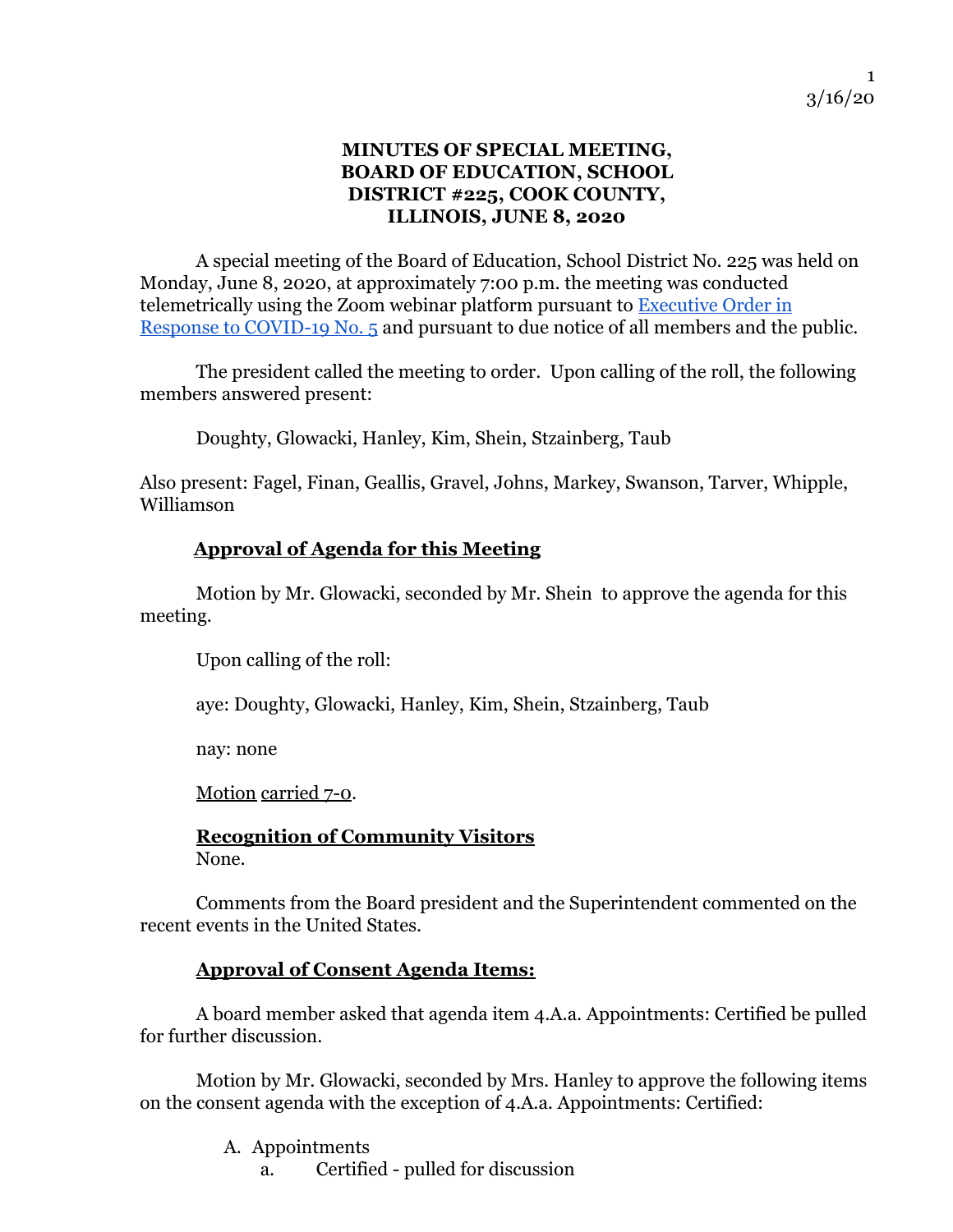2 6/8/20

- b. Support Staff
- B. Resignations/Terminations
	- a. Certified
	- b. Support Staff
- C. Retirement Declaration
	- a. Certified Staff
	- b. Non-certified Staff
- D. Finance Committee Minutes June 3, 2020

Upon calling of the roll:

aye: Doughty, Glowacki, Hanley, Kim, Shein, Sztainberg, Taub

nay: none

Motion carried 7-0.

#### **Discussion Regarding Certified Appointments 4A.a. which will be called 4.1**

In response to board members' questions, the administration:

- Stated the Fine Arts I.S. is replacing Mark Maranto (replacement information will be included in the future)
- Explained the reasoning for the higher salary for teacher Amanda Komaschka
- Provided reasoning for the two Interim Instructional Supervisor, English positions and additional clarification on the position and department
- Discussed the additional special education positions were approved during negotiations

## **Approval of Certified Appointments 4A.a. called 4.1**

Motion by Mr. Glowacki, seconded by Mrs. Hanley to approve 4.1 Appointments: Certified.

Upon calling of the roll:

aye: Doughty, Glowacki, Hanley, Kim, Shein, Sztainberg, Taub

nay: none

Motion carried 7-0.

## **Reopening for Learning Plan**

The administration: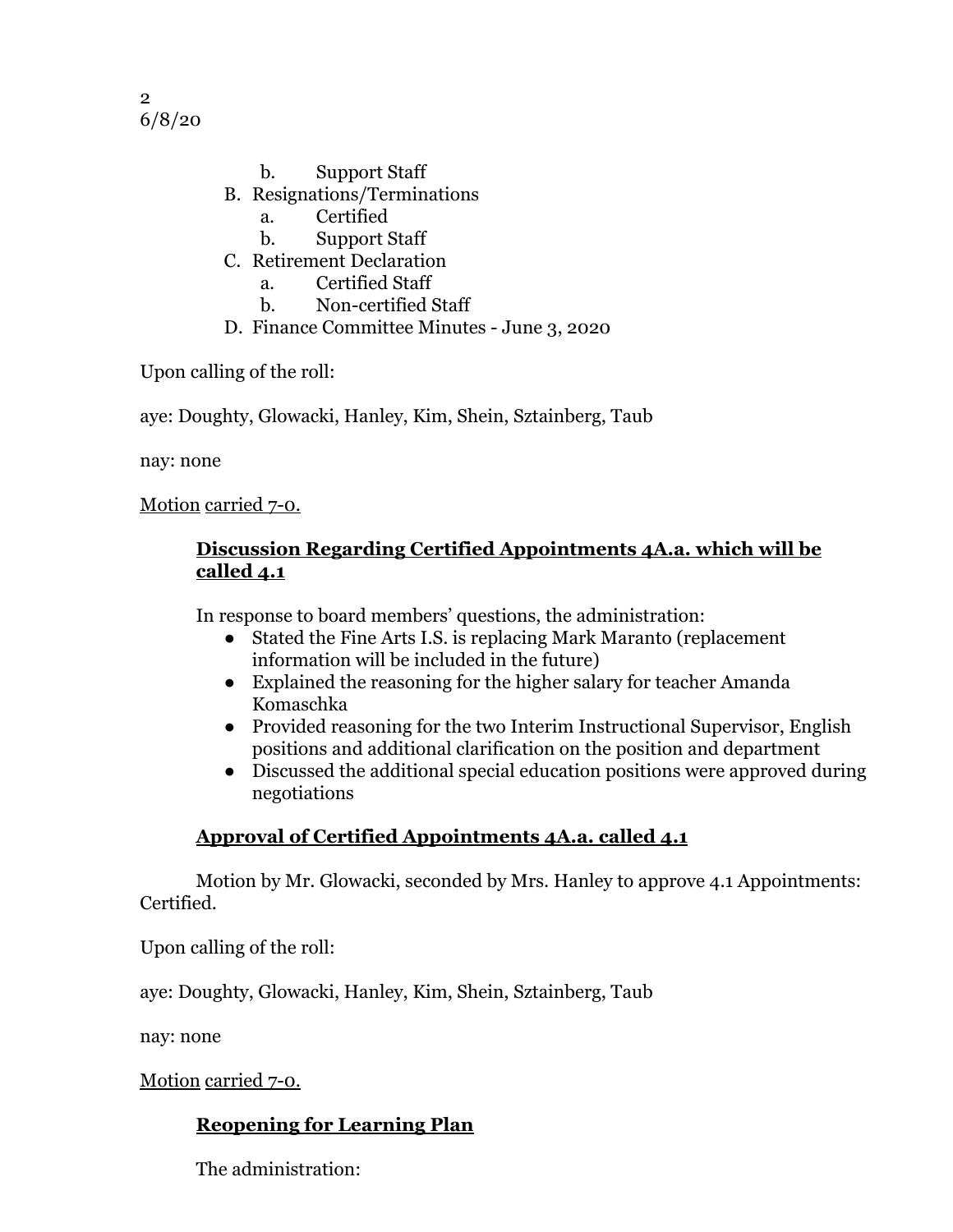- Provided a brief introduction to the presentation
- Referenced the five guiding principles used as the cornerstones of the school district's evolving learning plan
	- 1. Maintain the health and safety of all students and staff;
	- 2. Provide meaningful and engaging academic experiences for all students;
	- 3. Address the social and emotional needs of all students;
	- 4. Provide consistency and stability for all students and staff; and
	- 5. Provide continuous professional learning opportunities for staff that address learning needs during these unique times
- Thanked the teams who are working on this cautious, adaptable and flexible plan for their collaborative spirit
- Presented background information
	- Reminded the Board of the timeline of different executive orders
	- Shared the challenges of transitioning a large high school district to a new instructional delivery model
	- Noted ISBE's guidance during remote learning days was "not to negatively impact a student's grade" as well as other caveats
	- Surveyed students and staff and as a result synchronous learning session became optional
- Discussed the Learning Plan for the 2020-21 School Year
	- Reviewed next steps
	- Outlined challenges
	- Explained expected changes
	- Shared the importance of stability for both students and staff
	- Noted the very likely possibility of a hybrid of e-Learning and face-to-face at the beginning of next school year and explained reasoning
	- Stated guidance is consistently changing so the plan needs to be flexible
	- Working on professional development for staff throughout the summer
	- Will continue to provide updates to the Board
- Noted the social emotional piece is the most important part and our team is working with our support partners to make sure every student's experience is a positive one
- Shared they are working on a plan for freshman to be provided an opportunity for face to face interactions with both their peers and staff
- Stated the operational report will be shared at the next board meeting

The GEA president stated that he and his team are very comfortable with the proposal.

The Board:

- Thanked the teams for their efforts
- Applauded the teamwork, technical support, and realize this is an ongoing process, and agreed with the importance of socioemotional piece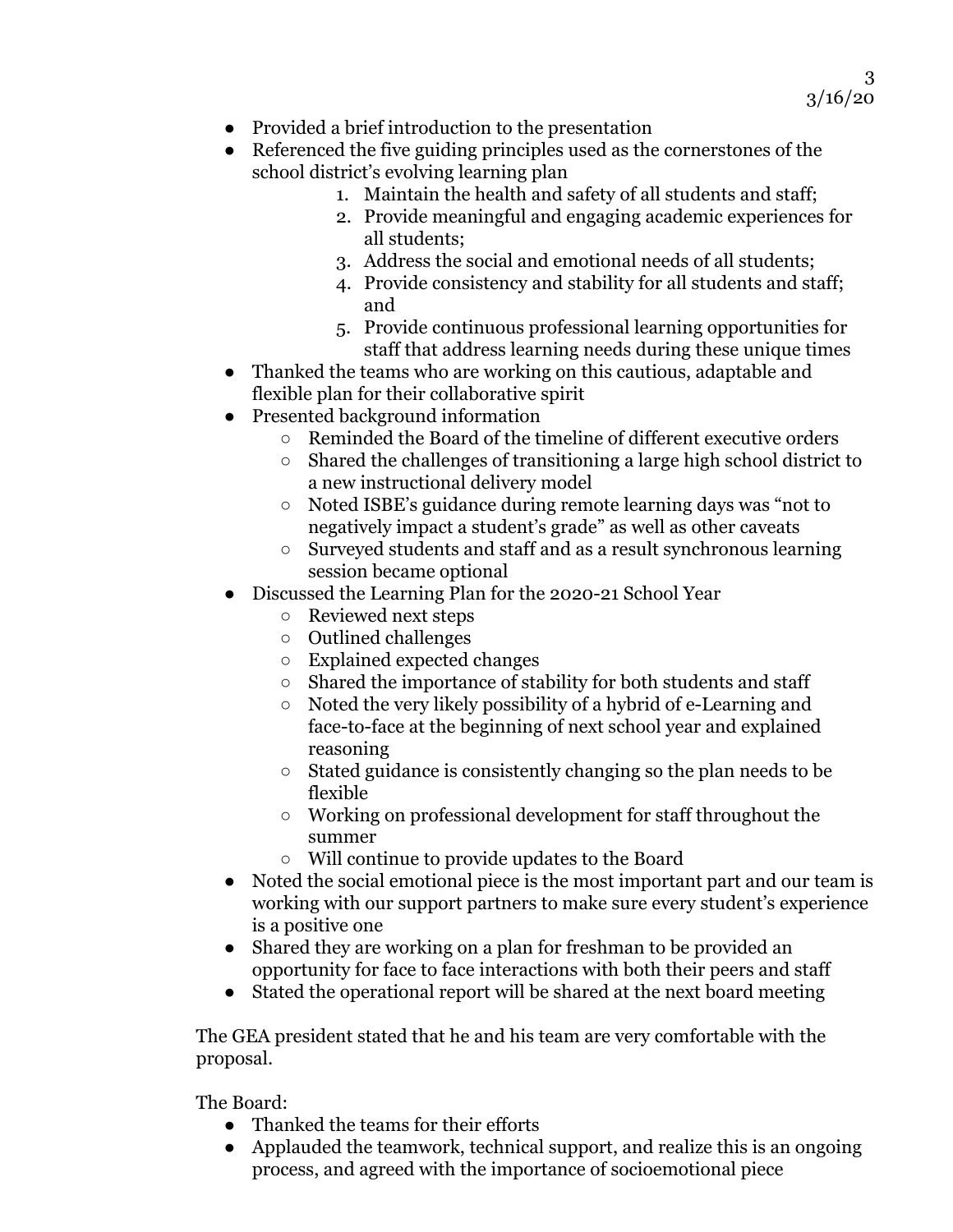

- Would like focus groups (possibly zoom meetings) with students and parents in addition to surveys; want to make sure that we aren't missing anything
- Suggested we look at other countries and universities to learn from their experiences
- Noted, some students prefer e-learning; do not lose site of this opportunity for those students
- Stated they attended the Incubator online program and was very proud of the resilience of both students and staff; great learning experience to look forward and do what we can
- Discussed the safety concerns of students and parents in returning
- Noted the success of remote parent meetings and suggested considering in the future not only for parent meetings but other gatherings as well
- Asked for future reports to include stats on information provided
- Wants to make sure that the faculty are keeping equity in education on their mind
- Expressed appreciation that advanced rigor is in place for the plan for the next school year
- Would like to see the survey questions and answers as well as the dates the survey was released
- Expressed concern for faculty health needs as well and that we cannot have a one size fits all mentality
- Asked to make sure to keep in constant communication with contiguous districts
- Stated community expects Glenbrook Excellence we need to make sure that it happens

In response to board members' questions, the administration:

- Will be scheduling parent focus groups after graduations and stated there were limited focus groups with students in the spring
- Noted that students who are missing synchronous lessons are on our radar for further discussions
- Reviewed what some other districts are planning for next school year
- Stated the outlined plan is an enriched e-learning program
- Explained they are working on a plan regarding the priority for students' gradual return
- Shared that we do not currently have homerooms, but we are looking at how to break down the large school into smaller groups
- Expressed the plan is available online for the public in our board packet, but wanted to discuss with the board before any additional communication was released
- Provided information regarding large participation on our surveys
- Stated this is a continually evolving plan that will require additional work as guidance is provided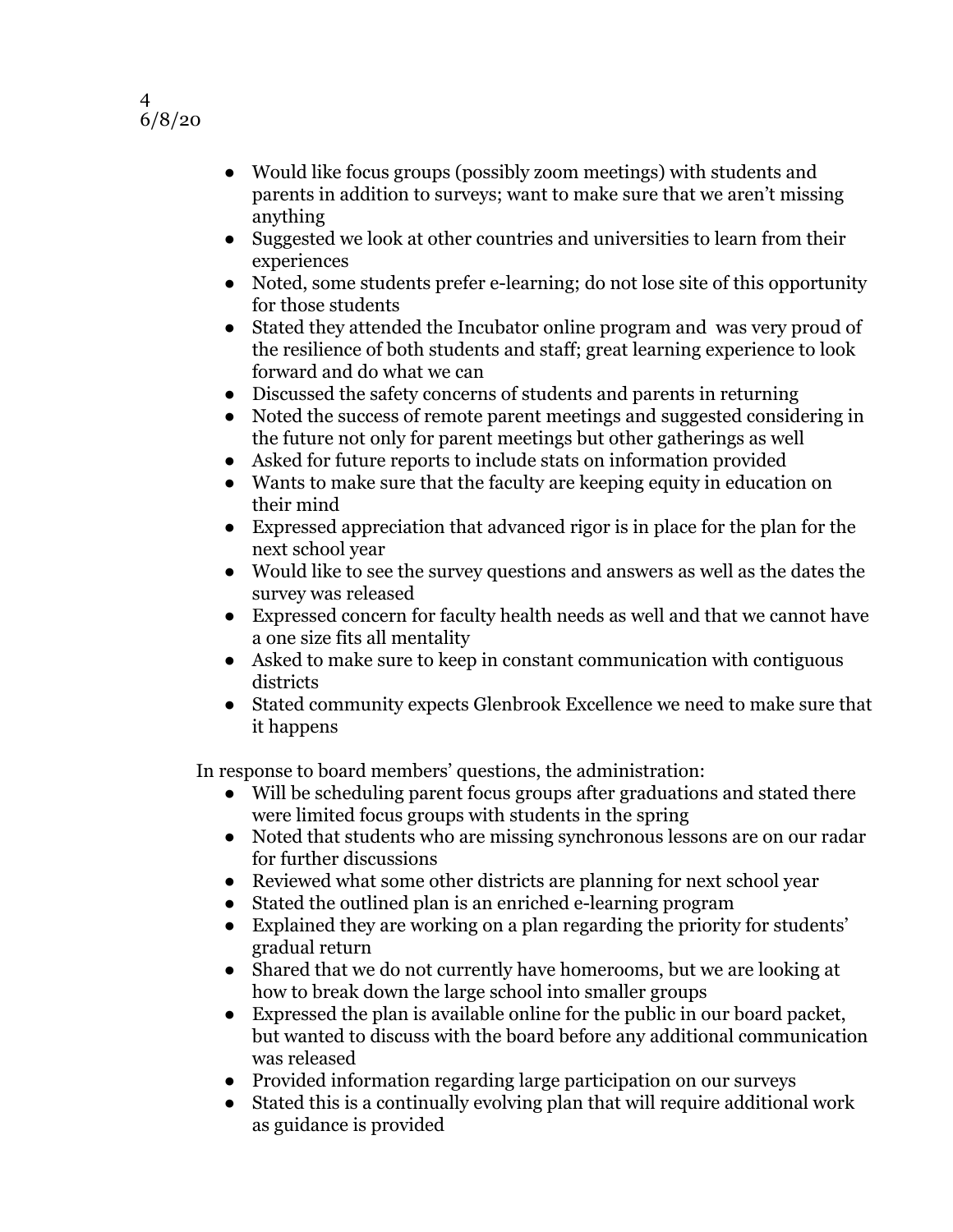#### **Summer Training Conditioning Plan Approval**

The administration:

- Noted this item is informational only; no action is needed
- Provided an update
- Explained the IHSA guidelines timeline
- Noted this is not designed for sport specific camps, it is an agility camp
- Stated the camp is available for all Glenbrook students
- Discussed guidelines
- Stated the camp will start June 15 and information will be distributed tomorrow

In response to board members' questions, the administration:

- Stated the camp is not required, it is optional
- Explained the camps will be first come first serve, but we are hoping to accommodate all students; Believe we would be able to add sections if necessary
- Noted we are hoping to open traditional camps in July

## **Financial Forecast Model Update**

The administration:

- Outlined the Financial Forecast Model update provided at the June 3, 2020 Finance Committee Meeting
- Thanked Ms. Tarver and Ms. Ptak for their hard work
- Stated that we have received nearly all of our revenue and expect to be at or above 100% by the end of the fiscal year
- Noted we have spent 81.29% of expenditures budget, and expect to be at approximately 84.8% of expenditures by end of year based on closure of schools
- Explained that because of the unspent expenditures, we will not need to use reserves for Allstate settlement payment
- Shared that because revenue is based on property taxes, no anticipated changes to our revenue forecast for next year
- Stated that since the anticipated expenditures have decreased it will allow for a balanced budget for next year
- Reminded the Board that our forecasts are based on our best assumptions, and we make very conservative assumptions
- Stated the Finance committee will continue to monitor assumptions

## **Motion to Move into Closed Session**

Motion by Mrs. Hanley, seconded by Mr. Glowacki to move into closed session at approximately 8:57 p.m.

● to consider the appointment, employment, compensation, discipline, performance, or dismissal of specific employees of the public body or legal counsel for the public body, including hearing testimony on a complaint lodged against an employee of the public body or against legal counsel for the public body to